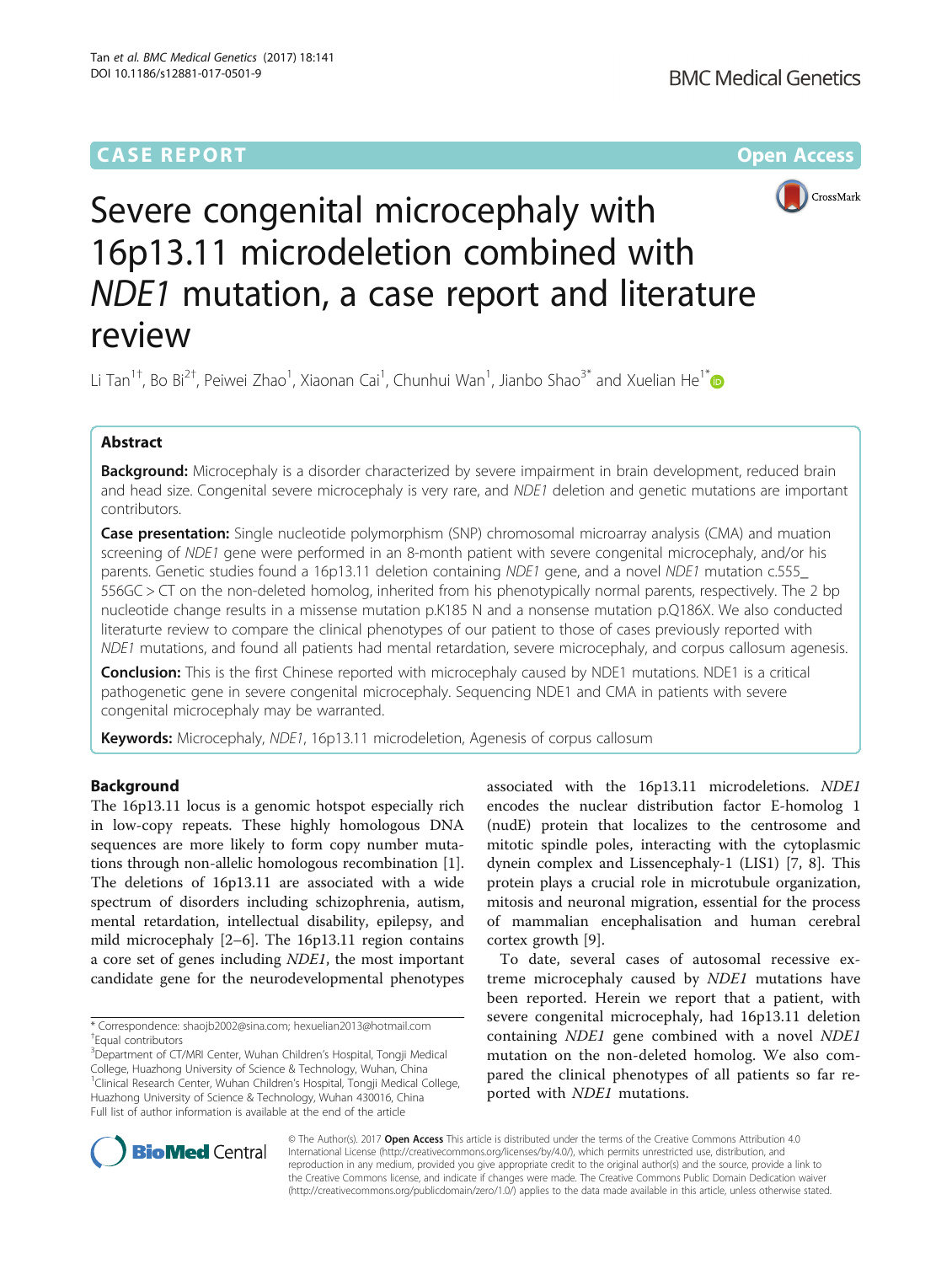## Case presentation

The CARE guidelines were followed in this case. The patient is an 8 months old male that had been diagnosed with extreme microcephaly. The patient was the first child of healthy, non-consanguineous parents, delivered after a 37 weeks gestation by cesarean section. The mother had a spontaneous abortion history after a 12 weeks gestation. The patient displayed microcephaly at birth but the physical parameters were not available. At the age of 8 months, physical examination showed severe microcephaly (Fig. 1a) with head circumference was 32 cm, 9.6 SD below the mean, marked hypertonia on his extremities, and global developmental delay. Magnetic resonance imaging scans showed the agenesis of the corpus callosum, enlargement of the posterior lateral ventricles, and a simplified gyral pattern of the cerebral cortex with scarce and wide gyri in parietal and occipital lobes (Fig. 1b). Electroencephalography showed slow background activity without epileptiform discharge.

Informed consent was obtained from the parents and the study protocols were reviewed and approved by the medical ethics committee of Wuhan Children's Hospital, Tongji Medical College, Huazhong University of Science & Technology. Genomic DNA was extracted from peripheral blood using E.Z.N.A. ® MicroElute Genomic DNA Kit (Omega Bio-tek) from the patient and his parents. The samples from the patient and his parents were studied by the InfiniumOmniZhongHua-8 DNA Analysis BeadChip (Illumina), using for CNVs analysis larger than 30 Kb. CMA found that the patient had a 1.22 Mb deletion (hg19:15,070,916–16,292,323) on 16p13.11 inherited from his phenotypically normal mother (Fig. 1d). The deleted region contains 20 genes, including ABCC1, ABCC6, FOPNL, MPV17L, MYH11, NDE1 and NTAN1.

This boy had severe congenital microcephaly resembling that described in those patients with homozygous mutations in NDE1 gene [[9](#page-5-0)–[12](#page-5-0)], so we attempted to detect genetic mutations in NDE1 by performing Sanger Sequencing. The NDE1 coding exons and flanking intronic sequences of the samples were amplified by PCR and then sequenced by Sanger sequencing using standard methods. Sequences were compared with normal reference sequences for NDE1 (NCBI reference number NM\_001143979.1, NP\_001137451.1). The analysis identified a  $c.555\_556GC > CT$  mutation in *NDE1* on the non-deleted homolog, inherited from his phenotypically normal father (Fig. 1e). The 2 bp nucleotide change results in a missense mutation (p.K185 N) and a stop codon (p.Q186X).

### Discussion and conclusion

We reported an 8-month patient with severe microcephaly, who harbored maternal 16p13.11 deletion combined with a paternal *NDE1* mutation. To date, 14 patients from 8 families with microcephaly involved NDE1 gene have been reported, and these patients manifested severe congenital microcephaly, profound intellectual disability, and early onset seizure [[9](#page-5-0)–[12](#page-5-0)].

Microcephaly is a cortical malformation disorder characterized by severe impairment in brain development, small brain size, and a substantial reduction in neuronal number. Several genes have been identified to cause this condition, such as ASPM, WDR62, CDK5RAP2, CENPJ, SIL, and BRIT1 [[13](#page-5-0)–[15](#page-5-0)], and these genes are involved in proliferation of the progenitor cells by affecting centrosome, mitotic spindle assembly, and cell cycle progression. NDE1-associated microcephaly is much more severe than the forms caused by defects in these genes,



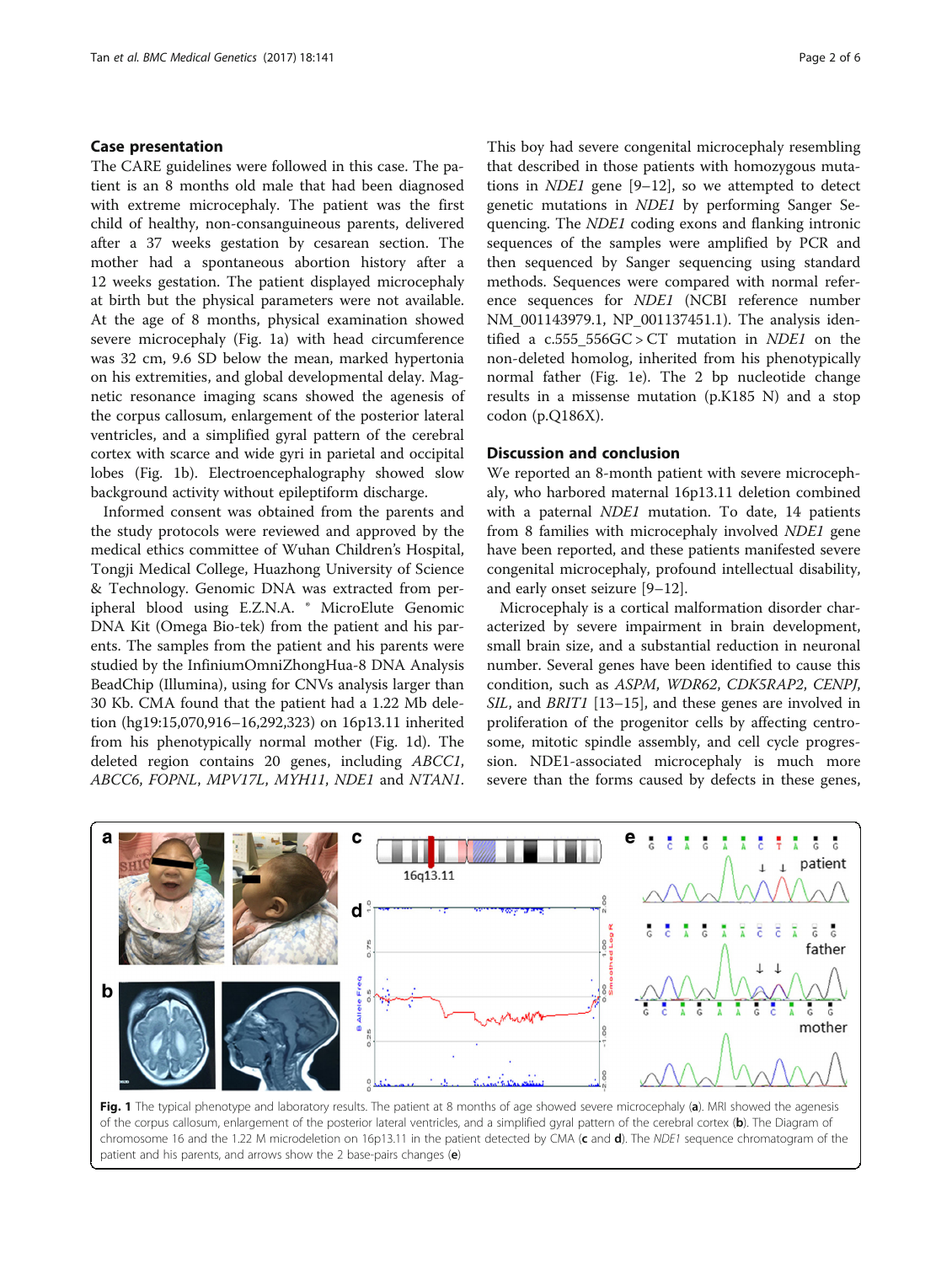and patients with NDE1 mutations often exhibit neuronal lamination defects, such as a simplified gyral structure or lissencephaly [\[9](#page-5-0)–[12\]](#page-5-0), and NDE1 might have multiple roles in neocortical development.

Table [1](#page-3-0) showed a comparison of the clinical findings of our patient with those cases reported previously [[9](#page-5-0)–[12\]](#page-5-0). All patients had mental retardation, severe microcephaly, and corpus callosum agenesis. Ventricular enlargement was presented in all patients except that Paciorkowski et al. did not describe this issue in their study. All but our patient displayed hypoplastic cerebellum or a proportionate reduction in the size of cerebellum, and epilepsy occurred in most of patients. Currently, it is unclear why the cerebellum of our patient normally appeared in brain MRI. These two mutations in our case, being inherited from their healthy heterozygous parents, were predicted to produce truncated proteins or deleted allele. As previously reported, immunoblot assay did not show detectable NDE1 protein in patient lymphoblast and, whereas the heterozygous parents showed ~50% reduction in protein level, suggesting the instability of mutant protein and subsequent degradation [\[10\]](#page-5-0).

NDE1 consists of 10 exons and a consensus start codon is located within exon 3 (NM\_001143979.1) (Fig. [2a\)](#page-4-0). Human NDE1 is a protein with 335 amino acids, harboring self-association domain, LIS1 interaction domain, and the C-terminal conserved domain (Fig. [2b\)](#page-4-0). The C-terminal domain is essential for centrosomal localization of NDE1 and for its interaction with CENP-F (centromere protein F) and dynein [[16](#page-5-0)–[18](#page-5-0)]. LIS1 is essential for neural progenitor division and cortical migration, and its genetic mutations cause Miller-Dieker syndrome [[19](#page-5-0), [20](#page-5-0)]. CENP-F, a nuclear matrix component localizing at kinetochores during mitosis, is required for kinetochore localization of NDE1, LIS1, and Dynein [[18\]](#page-5-0). Cytoplasmic dynein is a multisubunit complex involved in a variety of cellular functions, including mitotic spindle control, checkpoint regulation, transport of organelles, and directed nuclear and cell migration [[16](#page-5-0), [17, 21](#page-5-0)]. The corrected localization and activation of the dynein complex require the presence of many adaptors, such as CENP-F, LIS1, and NDE1. All these proteins work together to link spindle microtubes to kinetochores, being responsible for mitotic cell division. Recent studies have found that NDE1 is required in cell cycle progression and postmitotic neuronal migration, and NDE1 inhibition caused substantial numbers of radial glia progenitor cells' nuclei to become arrested by impairing primary cilium dynamics, apical nuclear migration, and entry into mitosis [\[22](#page-5-0)]. All these findings could explain the defects in NDE1 contribute to extreme micrpcephaly and other neurodevelopmental conditions.

To date, several mutations in NDE1 have been reported. Bakircioglu et al. and Alkuraya et al. reported three distinct homozygous frameshift mutations of NDE1, c.83 + 1G > T (p.A29QfsX114), c.684\_685delAC (p.P229WfsX85) and c.733dupC (p.L245PfsX70) [\[9](#page-5-0), [10](#page-5-0)]. The  $c.83 + 1G > T$  leads to the formation of a novel splice site and to a frameshift after NDE1 exon 3, and the novel open reading frame would be predicted to maintain the N-terminal 28 native amino acids followed 113 novel amino acids [\[9](#page-5-0)]. The mutant protein completely lost the conserved C-terminal domain, including interacting domains with CENP-F and dynein, and the centrosomal localization domain, the majority of LIS1 binding domain as well [\[9\]](#page-5-0). The c.684\_685delAC resulted in a premature stop codon at position 313, and the truncated protein lost the highly conserved Cterminal CENP-F and dynein interaction domain, and also failed to present at the centrosome. However, the mutant protein would be predicted to interact with LIS1 [[9\]](#page-5-0). The c.733dupC resulted in a truncated protein with 244 native amino acids of the wild-type protein on the N terminus followed by 69 abnormal amino acids. The consequence of this mutation is similar to that of c.684\_685delAC, which have been proved in vitro studies [[9, 10\]](#page-5-0), and these truncated mutant proteins failed to bind to the dynein complex and to localize properly to the centrosome. Guven et al. identified a homozygous deletion that encompasses NDE1 exon 3 containing the initiation codon, predicted to result in a null allele [\[11](#page-5-0)]. Paciorkowski et al. describe two patients with inherited deletions of 16p13.11 encompassing the entire NDE1 gene on one allele combined with a nonsense mutation (p.R44X) or a frameshift mutation (p.R303TfsX11) in the non-deleted NDE1 [[12\]](#page-5-0). Our patient had the deletion of the entire NDE1 gene on one allele combined with a c.555\_556GC > CT on the non-deleted homolog, resulting in a missense mutation (p.K185 N) and a nonsense mutation (p.Q186X). The nonsense mutation is predicted to cause protein truncation in the C-terminal domain of NDE1. If stable, the truncated protein may fail to localize properly to the centrosome due to the loss of domains interacting with CENP-F and dynein. This heterozygote of  $c.555G > C$  (p.K185 N) and  $c.556C > T$  was found to be only presented in one case in East Asian among in populations with more than 120,000 individuls, including East asian, African, Latino, European, etc. in genome aggregation database ([http://gnomad.](http://gnomad.broadinstitute.org/) [broadinstitute.org/](http://gnomad.broadinstitute.org/)), respectively. There was no corresponding literature about these two variants, and it is unclear whether they were presented in one person. There is no report in the first Asian Diploid genome (<http://yh.genomics.org.cn>/).

In, conclusion, we reported a NDE1 genetic mutation combined with 16q13.11 microdeletion in a boy with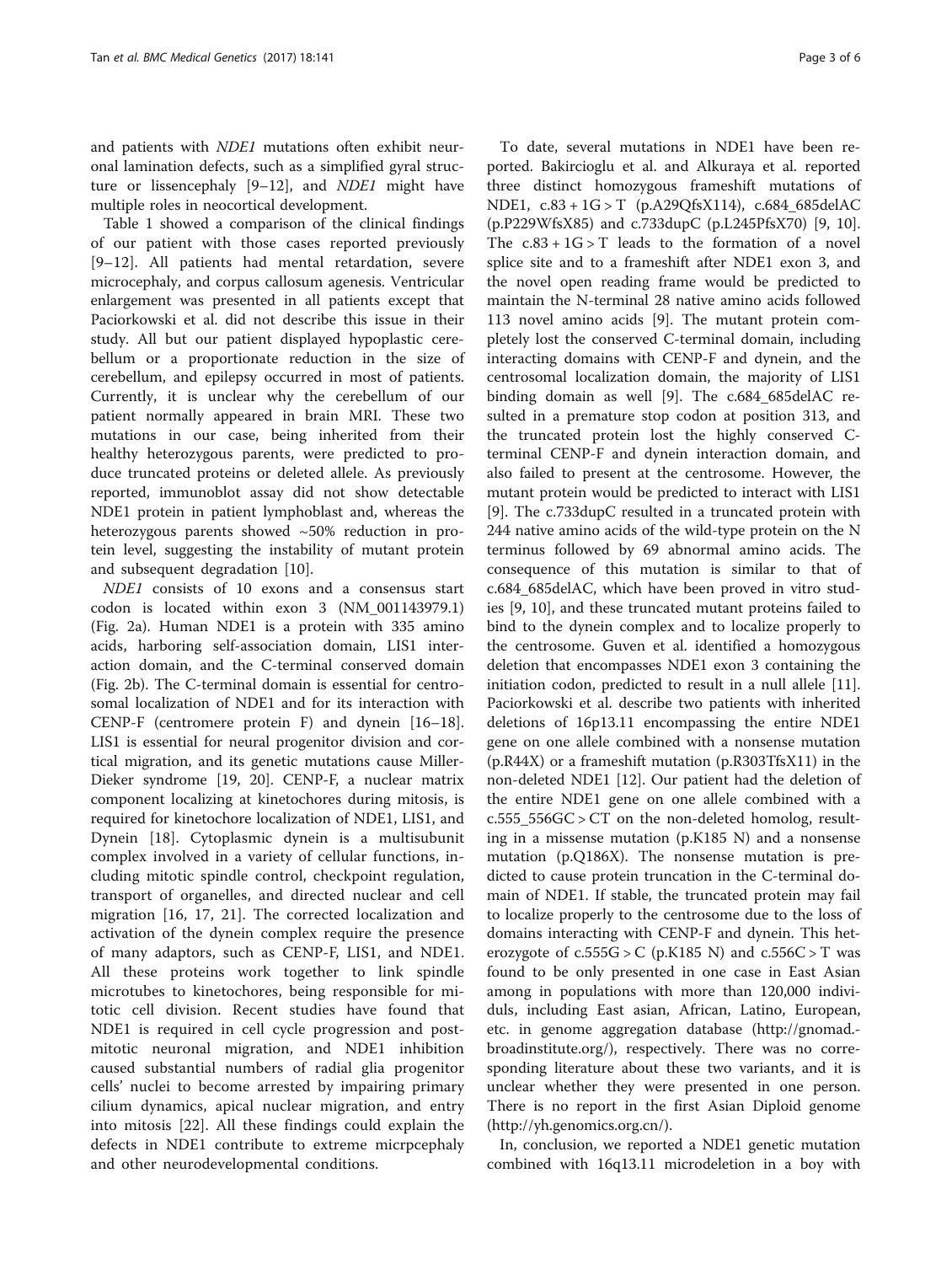<span id="page-3-0"></span>

| Table 1 A comparison of clinical features of patients with NDE1 deletion and/or mutations |                                   |                                      |                         |                             |                                                     |                            |                                     |                                     |                                         |
|-------------------------------------------------------------------------------------------|-----------------------------------|--------------------------------------|-------------------------|-----------------------------|-----------------------------------------------------|----------------------------|-------------------------------------|-------------------------------------|-----------------------------------------|
|                                                                                           | Bakircioglu et al.                |                                      |                         | Alkuraya et al.             |                                                     | Guven et al.               | Paciorkowski et al.                 |                                     | Present work                            |
| Characteristics                                                                           | F1 (P1-P4)                        | F2 (P5)                              | F3 (P6)                 | F4 (P7-P8)                  | F5 (P9-P10)                                         | F6 (P11-P12)               | P13                                 | $^{14}$                             | P <sub>15</sub>                         |
| Ethnicity                                                                                 | Pakistani                         | Pakistani                            | Turkish                 | Saudi Arabian               | Saudi Arabian                                       | Slovak                     | Caucasian                           | Caucasian                           | Chinese                                 |
| Number of patients                                                                        | 3 males & 1 female                |                                      | 1 male                  | 1 male                      | 2 females                                           |                            | 1 male & 1 female 1 male & 1 female | 1 male                              | 1 male                                  |
| Survival and reported age                                                                 | died in the first 5 years of life |                                      | alive, NA               | alive,7 years,<br>5.5 years | alive, 3.5 years,<br>NA                             | alive,19 years,17<br>years | alive, 15 years                     | died at the age<br>of 10 years      | alive,8 months                          |
| Postnatal growth delay                                                                    |                                   |                                      |                         |                             |                                                     |                            |                                     |                                     |                                         |
| Mental retardation                                                                        |                                   |                                      |                         |                             |                                                     |                            |                                     |                                     |                                         |
| Microcephaly                                                                              |                                   |                                      |                         |                             |                                                     |                            |                                     |                                     |                                         |
| Corpus callosum Agenesis                                                                  | $\,{}^{+}\,$                      |                                      |                         |                             |                                                     |                            |                                     |                                     |                                         |
| Ventricular enlargement                                                                   | $^{+}$                            |                                      |                         |                             |                                                     |                            | ≸                                   | $\frac{1}{2}$                       | $\hspace{0.1mm} +\hspace{0.1mm}$        |
| Cerebellum                                                                                | Hypoplastic                       | Hypoplastic                          | Hypoplastic             | Proportionate<br>reduction  | Proportionate<br>eduction                           | Hypoplastic                | Proportionate<br>reduction          | $\frac{4}{2}$                       | normal                                  |
| Seizures                                                                                  |                                   |                                      |                         |                             |                                                     |                            |                                     | during infancy<br>single seizure    |                                         |
| Muscle tone                                                                               | ₹                                 | $\not\leq$                           | $\not\leq$              | increased                   | decreased                                           | ₹                          | ₹                                   | $\frac{1}{2}$                       | increased                               |
| prominent broad nasal bridge                                                              | ⋚                                 | ₹                                    | $\frac{4}{2}$           |                             |                                                     |                            | ₹                                   | $\frac{1}{2}$                       |                                         |
| Genetic mutations                                                                         | (mn)                              | c.684_685delAC c.684_685delAC<br>(m) | $C.83 + 1G > T$<br>(hm) |                             | c.684_685delA.C c.733dupC (hm) c.-43_+83del<br>(hm) |                            | $c.130C > T 16p13.11$<br>deletion   | 16p13.11 deletion<br>c.908_909delGA | 16p13.11 deletion<br>$C.555$ 556GC > CT |
| Amino acid change                                                                         | P229WfsX85                        | P229WfsX85                           | A29QfsX114              | P229WfsX85                  | L245PfsX70                                          | null allele                | R44X                                | R303TfsX11                          | K185N&Q186X                             |
| F family, P patient; +, present; -, absent; NA not announced, Hm homozygotes              |                                   |                                      |                         |                             |                                                     |                            |                                     |                                     |                                         |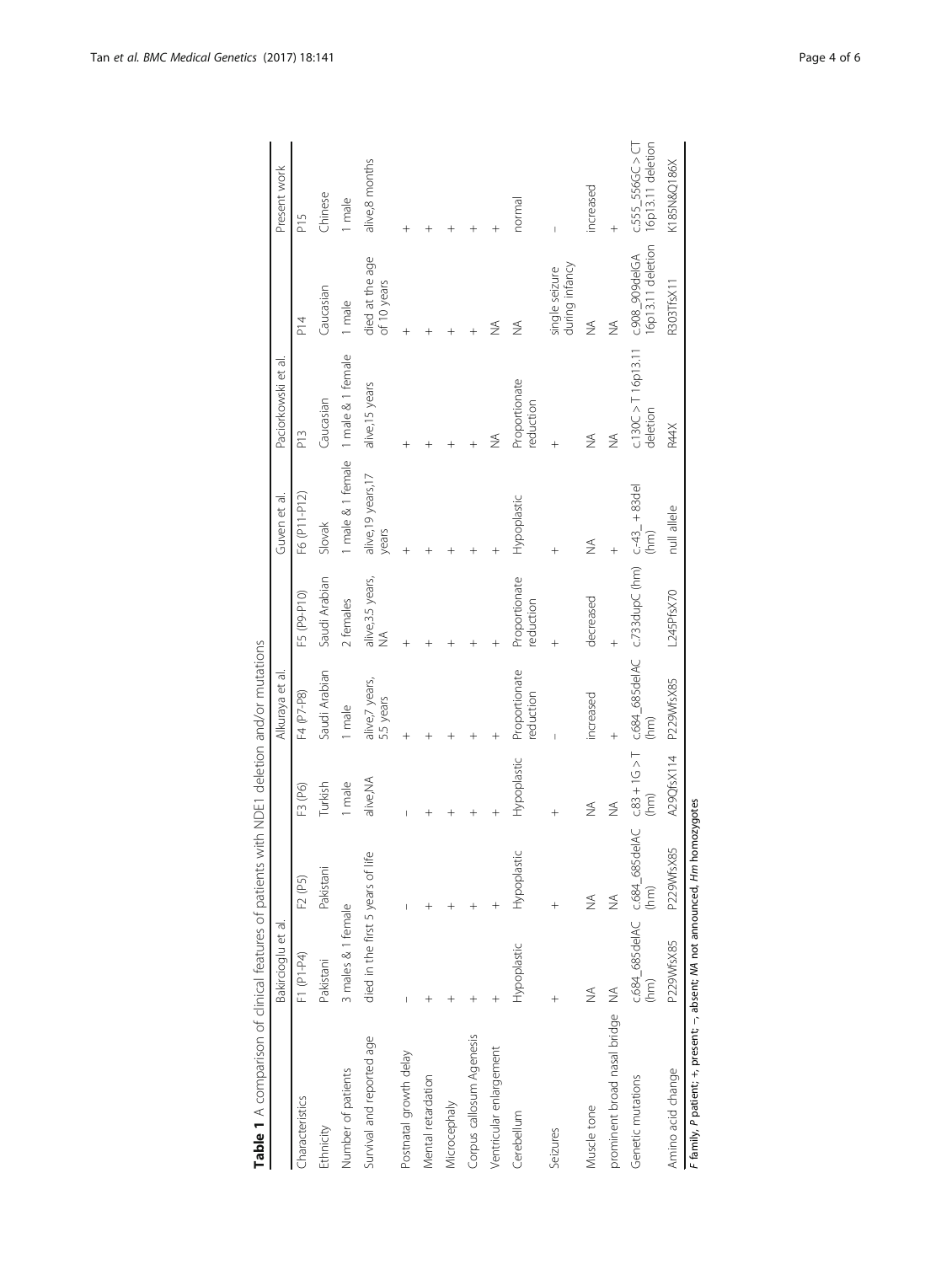<span id="page-4-0"></span>

The predicted NDE1 protein derived from the mutations  $(b)$ 

extreme microcephaly. To our knowledge, this is the first Chinese reported with microcephaly caused by NDE1 mutations. Our findings enrich the understanding of NDE1 mutations and the associated phenotypes. It is warranted to perform mutation screening in NDE1 gene for patients with severe micropcephaly.

## Nomenclature

## Nucleotide symbol

A adenosine C cytidine G guanosine T thymidine  $U$  uridine

## Amino acid residue symbol

A Alanine K Lysine L Leucine N Asparagine P Proline Q Glutamine R Arginine

## T Threonine W Tryptophan X stop codon

#### Abbreviations

ABCC1: ATP binding cassette subfamily C member 1; ABCC6: ATP binding cassette subfamily C member 6; ASPM: abnormal spindle microtubule assembly; bp: base pairs; BRIT1: BRCA1 C terminus repeat inhibitor of hTERT; CDK5RAP2: CDK5 regulatory subunit associated protein 2; CENP-F: centromere protein F; CENPJ: centromere protein J; CMA: Chromosomal Microarray Analysis; CNVs: copy number variations; del: deletion; dup: duplication; FOPNL: FGFR1OP N-terminal like; fs: frameshift; Kb: kilobase(s) or 1000 bp; LIS1: Lissencephaly-1; MPV17L: MPV17 mitochondrial inner membrane protein like; MYH11: myosin heavy chain 11; NDE1: nuclear distribution factor E-homolog 1; NTAN1: N-terminal asparagine amidase; PCR: Polymerase Chain Reaction; SD: standard deviation; SIL: STIL, centriolar assembly protein; WDR62: WD repeat domain 62

#### Acknowledgements

We gratefully acknowledge the kind cooperation and agreement of patient and his parents. We also thank Dr. Jun Jiang, Jun Lin, and Nannan Zheng for their generous help and when we prepared our case report.

#### Funding

This research was supported in part by Wuhan Creative Platform of Clinical Medical Research for Neurological Diseases in Children (2014–160), Wuhan Yellow Crane (Medicine and Healthcare) (2016–01), Health and Family Planning Commission of Hubei Province(WJ2015MB247), Health and Family Planning Commission of Wuhan (WX16C13).